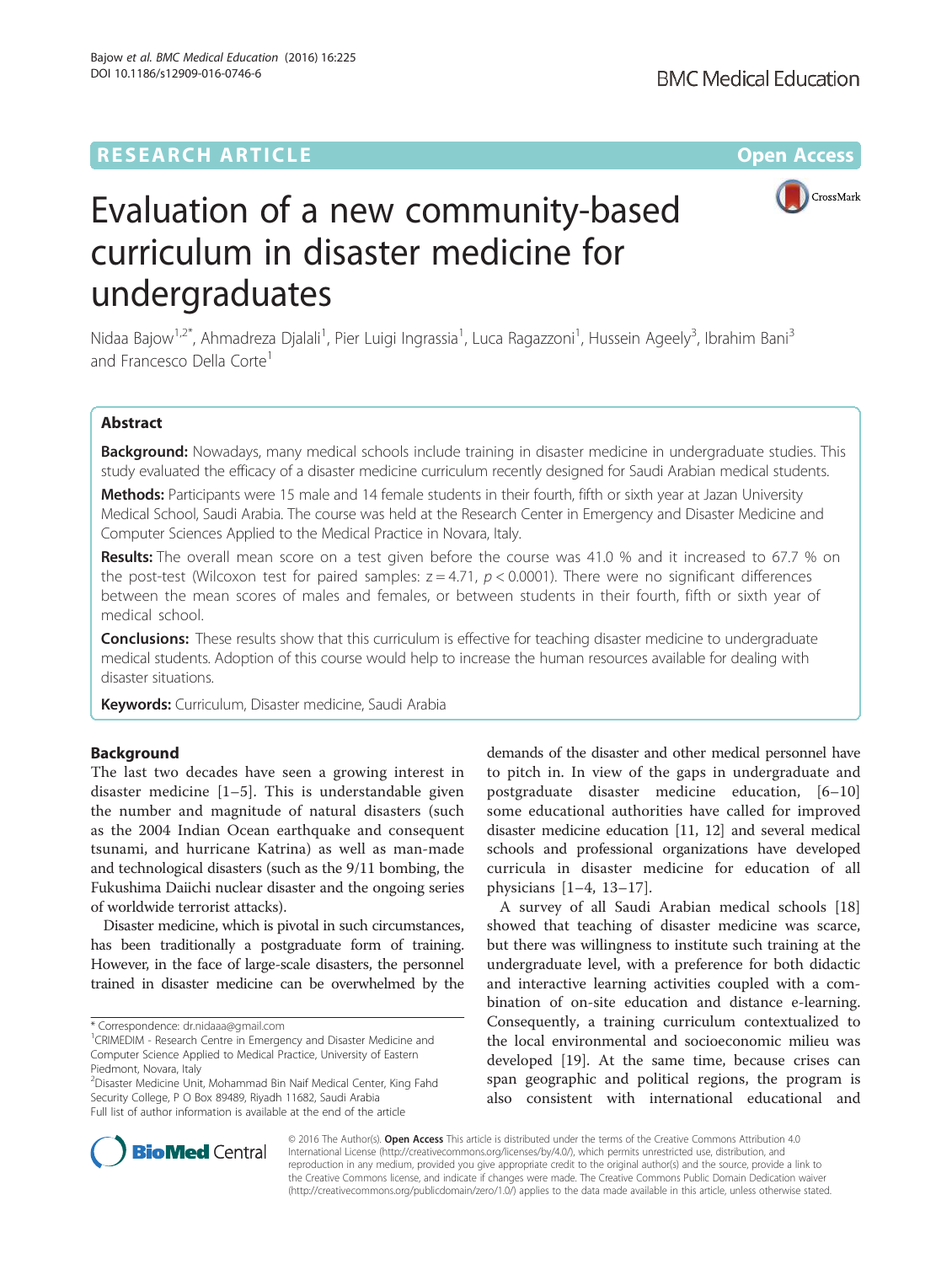disaster medicine standards [[20](#page-7-0), [21\]](#page-7-0). The aim of the current study was to evaluate the efficacy of this curriculum in improving the knowledge of Saudi Arabian medical students.

## Methods

# Setting and participants

Saudi medical students are routinely sent abroad during the summer for further education or training, and the community-based disaster medicine course was piloted at the Research Center in Emergency and Disaster Medicine and Computer Sciences Applied to the Medical Practice (CRIMEDIM) in Novara, Italy. The 2-week course started on 16 June 2014.

The participants were 15 male and 14 female students in their fourth, fifth or sixth year at Jazan University Medical School, Saudi Arabia, which agreed to participate in this study. The students were selected on the basis of having a minimum overall grade of 3.5/5.0 and possession of good knowledge of English.

The course was held at the Research Center in Emergency and Disaster Medicine (CRIMEDIM), which was established in 2007 as part of the University of Eastern Piedmont, Italy. The course was delivered by 19 instructors, of whom 12 were with University of Eastern Piedmont, Italy, specialized in anesthesia and disaster medicine  $(n = 7)$ or in disaster medicine ( $n = 3$ ), anesthesia and humanitarian medicine  $(n = 1)$  or prehospital management  $(n = 1)$ . The others were from Como Hospital, Italy, Venice University, Italy, Bunbury and Busselton Hospitals, West Australia, and Jazan University, Saudi Arabia, and specialized in disaster medicine, prehospital management, emergency medicine, and emergency and critical care.

All the students consented to full participation before the program and had not received any instruction in disaster medicine. The study was approved by the Ethics Committee of Jazan Medical School in Saudi Arabia.

### Curriculum

The development and constitution of the curriculum have been described [\[19\]](#page-7-0). The curriculum was developed through a five-stage approach by five international experts in collaboration with stakeholders from the Jazan area, and focus was placed on interactive, student-centered content. The curriculum introduces core principles in emergency medicine, public health, and disaster management using several approaches (lectures, workshops, simulations, group discussions, case studies, and role-playing) to promote higher cognitive engagement (Table [1\)](#page-2-0). Five major domains were presented in this curriculum: (1) general concepts of disaster medicine; (2) disaster risk reduction; (3) disaster & mass casualty incident management; (4) principles of community awareness; (5) training sessions for community education.

General concepts of disaster medicine included 13 lectures. In the introduction to disaster medicine lectures, the students received an introductory lecture on disaster medicine, including different key terms and classification and identification of the causes of disasters (man-made and natural) by two approaches: trigger events and speed onset events. In trigger events, the disaster cause can be natural or anthropic. The natural cause can be primary such as in earthquakes or secondary as in floods. Anthropic causes are divided into three subcategories: technical (as in industrial incidents and building collapses), social (as in mass gatherings) and war (conventional, or chemical, nuclear or biological bombing). The second approach is based on the speed of onset of the disaster (slow or progressive) both of them expose the students to both types of disaster (man made and natural) in the lectures of medical aspect of disaster the students focused more about direct and indirect impact of natural disasters such as floods and earthquakes. They applied the principles of disaster management cycle to the Jeddah floods. They were also introduced to the definition and level of complex humanitarian emergencies resulting from violent conflict and compared their effect with the effects of different types of natural disasters such as earthquake, floods and high winds.

In disaster risk assessment, the students identified the common hazards in their area, such as floods and earthquakes, and population displacements caused by the violent conflict in Yemen, and mass casualties from road traffic accidents. They identified and applied the safety strategies that should be followed in both conventional and nonconventional (chemical hazards) mass casualties.

In mass casualties incident management, the students gained an understanding of the different approaches to managing mass casualties, the concept and functions of an advance command post/team (ACP), and the concept of hospital disaster preparedness. They also demonstrated the common types of mass casualty triage. Virtual reality simulation was used to introduce the students to manmade disaster scenarios, such as building collapse and fire on boats at a seaport. In these simulations, they were asked to handle elements of the disaster response, including standard operation procedures for notification and confirmation of mass casualties, incident command system, triage, treatment, evacuation of victims to proper facilities, and activation of the hospital disaster response plan, as well as stabilization of the victims.

In principles of community awareness, the students performed an exercise on public health education according to the World Health Organization strategies [\[22](#page-7-0)–[24\]](#page-7-0) and three mock community education sessions to demonstrate the principles of community awareness. These included health promotion for educators in primary schools in areas affected by earthquakes, preparation of oral rehydration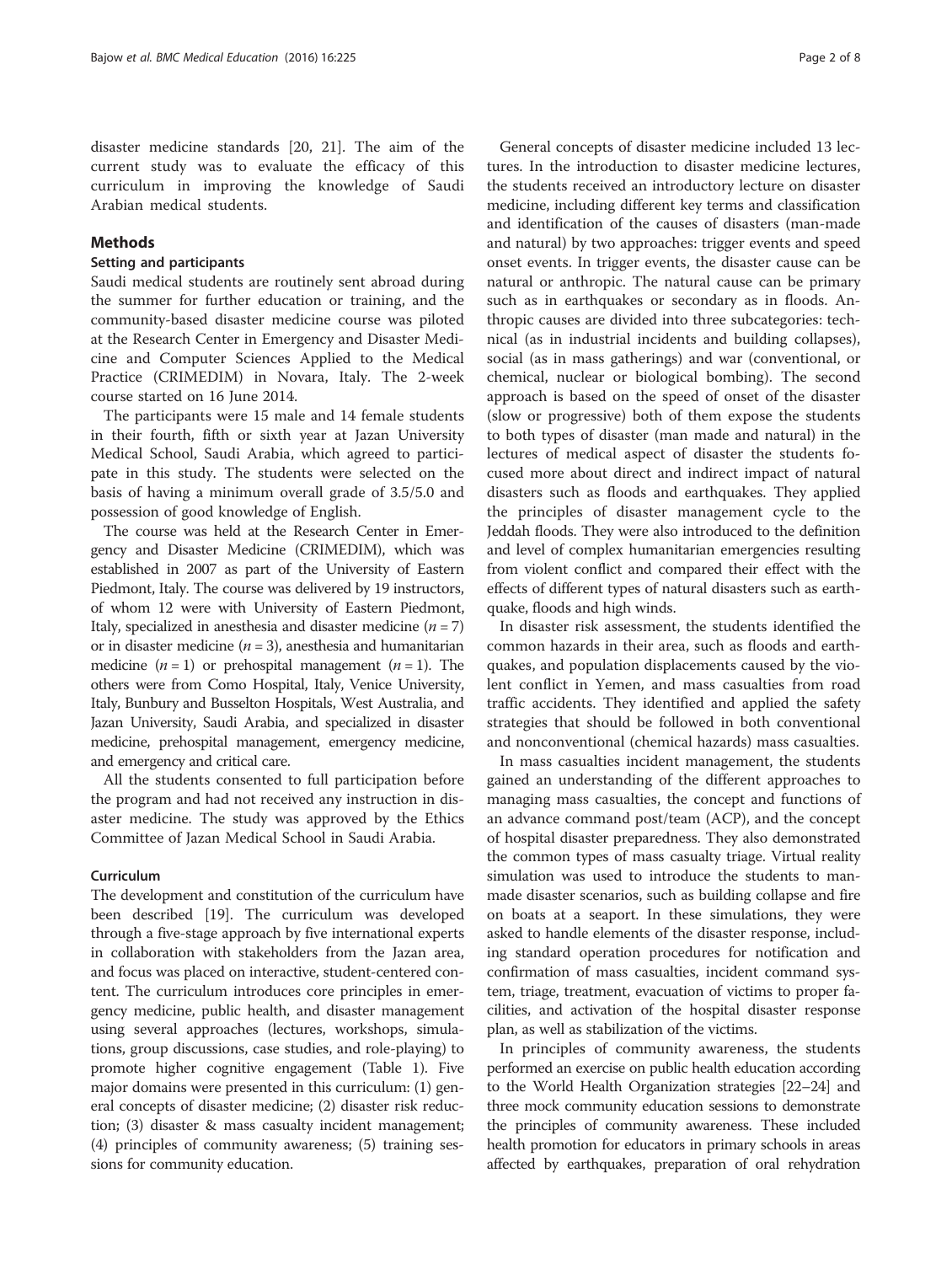$09:00-$ 

09:00-

15:30—17:00 Visit

of volunteers Brainstorm

education

Preparation of the pilot session for community

<span id="page-2-0"></span>

| Time                | Day 1                                                                                                                                        | Day 2                                                                                                                                | Day 3                                                                                  | Day 4                                                                                                      | Day 5                                                                      |
|---------------------|----------------------------------------------------------------------------------------------------------------------------------------------|--------------------------------------------------------------------------------------------------------------------------------------|----------------------------------------------------------------------------------------|------------------------------------------------------------------------------------------------------------|----------------------------------------------------------------------------|
|                     | 09:00-10.30 - Course presentation<br>- Student and faculty<br>presentation<br>- Pre-test                                                     | Lecture<br>Hazard identification and risk<br>assessment                                                                              | Case study<br>Discussion of Jeddah<br>flood 2009                                       | Lecture<br>Medical aspects of<br>different disasters<br>Lecture & GD<br>Prehospital disaster<br>management | <b>ISFF</b><br>Familiarization &<br>hospital disaster<br>preparation       |
| 11:00-12:30 Lecture | Introduction to disaster<br>management                                                                                                       | Workshop<br>Using available tools to assess<br>risks to Jazan                                                                        | Lecture & GD<br>International<br>humanitarian law Ethics<br>in disasters               | <b>XVR</b><br>Mass casualty triage                                                                         | <b>ISEE</b><br>Prehospital and<br>hospital disaster<br>response            |
| 13:30-15:00 Lecture | Differences between<br>emergency and disaster<br>medicine, and humanitarian<br>health                                                        | Lecture, EL, GD<br>Strategies for preventing and<br>mitigating risks to self and to<br>others                                        | <b>VISIT</b><br>Novara University<br>Hospital                                          | Lecture & GD<br>Command and control<br>and the incident<br>command system                                  | <b>ISEE</b><br>-After action<br>review<br>-Debriefing of<br>the first week |
|                     | 15:30-17:00 Video lecture<br>The emergency medical<br>systems used in Jazan                                                                  | Lecture, SDE, GD<br>General concepts of adult<br>teaching                                                                            | Visit<br>Novara EMS dispatch<br>center                                                 | <b>XVR</b><br>Disaster scene<br>management                                                                 |                                                                            |
|                     | Day 6                                                                                                                                        | Day 7                                                                                                                                | Day 8                                                                                  | Day 9                                                                                                      | Day 10                                                                     |
|                     | 09:00-10.30 Video lectures<br>- Impact & principle of<br>community participation<br>- Tools for community<br>awareness & public<br>education | Lectures & GD<br>Top ten priorities & public<br>health assessment during<br>humanitarian emergencies                                 | Lecture & RP<br>Techniques to handle<br>psychological reactions<br>caused by disasters | Lecture<br>Infectious diseases in<br>emergencies                                                           | Lecture<br>International<br>coordination for<br>disaster response          |
|                     | 11:00-12:30 Lecture & 3 mock exercises<br>Community education for<br>environmental mitigation<br>measures                                    | Lectures & CS<br>-Humanitarian standards in<br>context: The Sphere Project<br>-Community education for<br>public health surveillance | <b>Brainstorm</b><br>Preparation of the pilot<br>session for community<br>education    | Material preparation<br>Group 1 simulation of<br>a pilot session for<br>community education                | Presentation &<br>feedback<br>Discussion of the<br>group pilot<br>session  |
| 13:30-15:00         | Lecture<br>Community awareness: Role                                                                                                         | Video lecture<br>The role of Ministry of Health &                                                                                    | Trip<br>Lake Lago Maggiore                                                             | Material preparation<br>Group 2 simulation of                                                              | -Post-test<br>-Debriefing &                                                |

Table 1 The contents and schedule of the disaster medicine course

Advanced medical post Group 3 as above L lecture, VL video lecture, GD group discussion, WS workshop, RP role-play, ME mock EL experiential learning, SDE self-diagnostic exercise, ISEE Interactive Simulation for Emergencies ([www.inovaria.com](http://www.inovaria.com)), EMS Emergency Medical Service, XVR virtual reality training software for education, training and assessment of incident response safety professionals [\(www.xvrsim.com\)](http://www.xvrsim.com), MOH Ministry of Health, Sphere Project <http://www.sphereproject.org>

Red Crescent during population displacement in Jazan

solution for mothers with young children in pediatric clinics in camps, and corpse disposal during a cholera outbreak.

In the last domain, training for community education, the students were oriented to the principles of adult learning to enable them to design sessions for educating communities in Saudi Arabia in disaster preparedness. After that, they were divided into groups of  $3 - 5$  students and asked to prepare community training activities. There were six sessions. In the first two sessions, the students chose the topics on which to prepare workshops for community education and brainstormed with instructors to define their aims, objectives, target audiences, and educational strategy. One topic they agreed on was a workshop for primary school educators about

fire disasters, including the medical impact of the fire and the treatment of first and second-degree burns and suffocation. The second was on health promotion and standard precautions in primary schools during a pandemic infection, for example by coronavirus or H1N1. During the next three sessions, each group of students prepared one of the following topics: types of burns and injuries resulting from a fire disaster, the minimum first aid required to save the victims, and video lectures on activation of an evacuation plan and standard precaution procedures during a pandemic influenza. In the last session, on the last day of the program, each group of students presented their community education session and received feedback from the instructors. The post-test was administered after this session. Passing the course

a pilot session for community education

Material preparation

farewell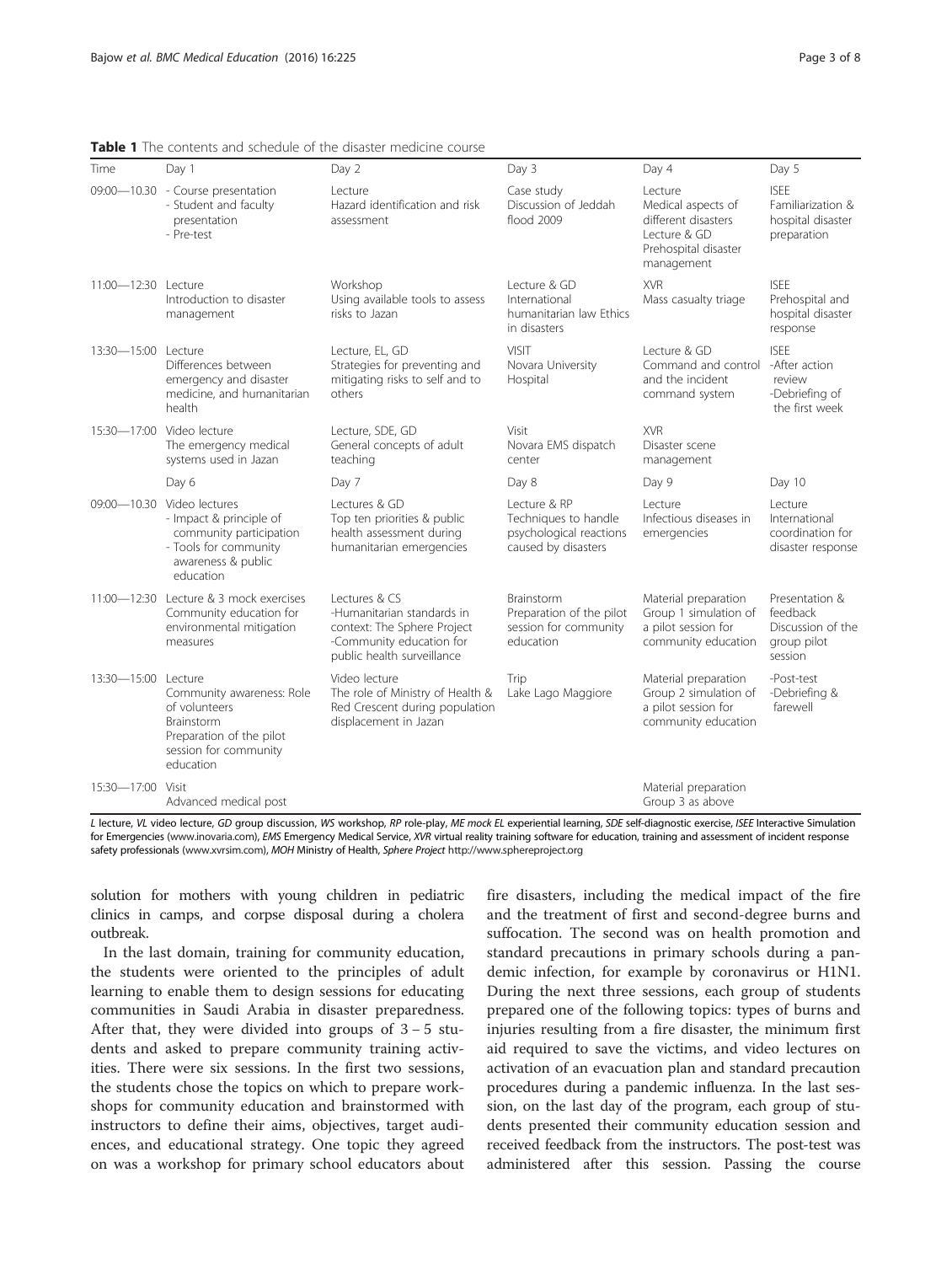required a grade of  $\geq 60$  % in the post-test and participation in the presentation of the community training session.

## Evaluation of the efficacy of the course

A pre-test was conducted on the first day of the course and a post-test on the last day. The questions were obtained mainly from the question test banks of CRIME-DIM. The instructors were asked to prepare questions relevant to their subjects if they could not find appropriate questions in the CRIMEDIM database. Each 30-min test consisted of 25 multiple choice questions with only one correct answer. One point was given for a correct answer and zero for a wrong answer.

The questions in the two tests were different but both sets covered the four major course domains: (1) general concepts of disaster medicine, (2) disaster risk reduction, (3) mass casualty incident management, and (4) community disaster awareness. The number of questions for each domain paralleled the relative weight of the domain in the curriculum. Four experts from CRIMEDIM reviewed the pre-test and post-test.

To obtain feedback from the students about the course, they were asked to fill an evaluation form at the end of the course. In addition to the nine questions (mostly Likert scale), they were asked for suggestions on how the course might be improved.

We also sought to measure the third level of Kirkpatrick's evaluation, [[25](#page-7-0)] which specifies for behavior changes after training and education, by contacting the students by email after one and half years. Those who did not respond to the email were contacted by phone whenever possible.

### Statistical analysis

Statistical analysis was done using SPSS, version 11.0 (Statistical Package for Social Science (SPSS, 22®, IBM, NY, USA). The reliability of test items was tested by calculating Cronbach's alpha coefficients for the knowledge and practice items.

The data are presented as mean percent score and standard deviation. The non-parametric Mann-Whitney test was used to compare the means of two groups, and the Kruskal Wallis test was used to compare the means for three groups. Wilcoxon Signed Rank test was used to

compare pre-test with post-test mean scores. Level of significance was set at *p*-value  $\leq 0.05$ .

## Results

Cronbach's alpha coefficients for the knowledge and practice items, calculated on the pretest, were 0.723 and 0.897, respectively, demonstrating the reliability of the test items.

Of the 29 students, 34.4 % were in their fourth year, 24.1 % in their fifth year, and 41.4 % in their sixth year. Demographics of the participants (age, sex and academic year) are presented in Table 2. To assess the gain in knowledge from the course, the pre-test and post-test results were compared (Fig. [1](#page-4-0)). The overall mean score was 41.0  $% \pm 6.29$  SD on the pre-test and 67.7  $% \pm 7.70$ SD on the post-test ( $p < 0.0001$ ). There was no significant difference between the mean scores of males and females on the pre-test or on the post-test (Fig. [1\)](#page-4-0).

Given that the students were from three different years of medical school, we wondered whether the one or two years' difference in medical school education might affect the scores. But comparison of the pre-test mean scores of students in the fourth, fifth and sixth years showed that there was no significant difference between them (39.2  $% \pm$ 6.20 SD, 43.4 % ± 7.80 SD and 41.0 % ± 5.44 SD, respectively;  $p = 0.317$ ). Likewise, there was no significant difference between them on the post-test (data not shown).

Finally, we looked at how the students evaluated the course (Table [3](#page-4-0)). Most of them (76 %) found it interesting and stated that their personal goals were met by the program (72.4 %). On a Likert scale measuring satisfaction with various aspects of the course (Table 2), the statement "Overall, the instructors were effective and responded to questions in an informative, appropriate and satisfactory manner" received the most positive answers (93.1 % agree or strongly agree). The statement receiving the least positive answers (58.6 %) was "The workshop was scheduled at a suitable time of year." Many students commented that the course was appropriate and relevant to their medical education. Some students complained about some technical difficulties during videoconferencing or suggested that more time should be given for the community education session. In response to open questions concerning improvement of the curriculum, 4 of 29 students (14 %) expressed interest in an additional week of simulation

Table 2 Distribution of participants by sex, age and academic year

| Academic       | Male |               | Female |               | <b>TOTAL</b>    |               |
|----------------|------|---------------|--------|---------------|-----------------|---------------|
| year           | n.   | Mean age (SD) |        | Mean age (SD) |                 | Mean age (SD) |
| $\overline{4}$ |      | 24.0(4.0)     |        | 22.3(0.7)     | 10 <sup>°</sup> | 23.1(3.0)     |
| .5             |      | 23.5(0.8)     | 4      | 23.3(0.6)     |                 | 23.4(0.7)     |
| 6              |      | 24.6(0.7)     |        | 23.7(0.2)     | 10              | 24.2(0.7)     |
| <b>TOTAL</b>   | 15   | 24.1(2.4)     | 14     | 23.1(0.8)     | 29              | 23.6(1.9)     |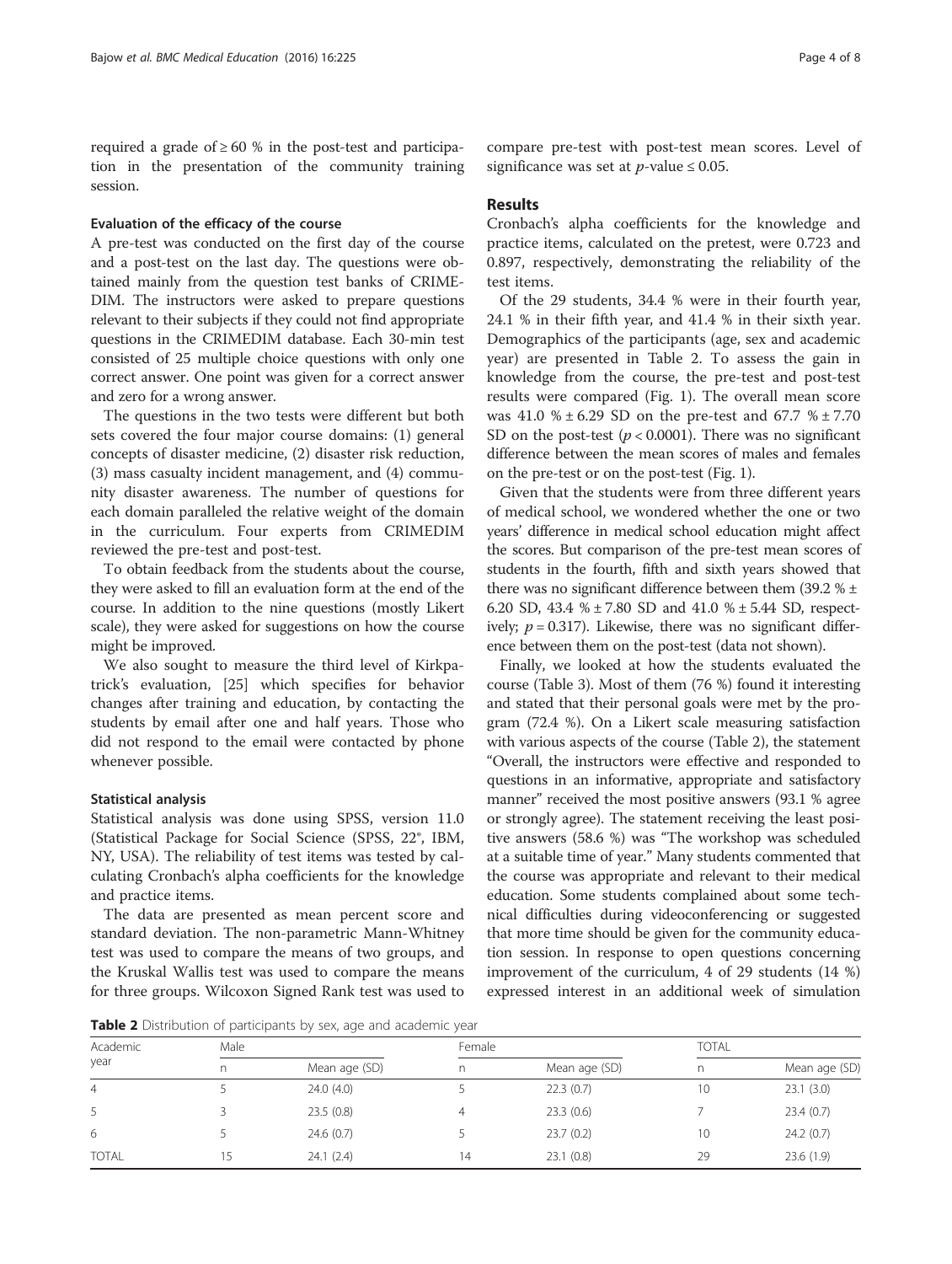<span id="page-4-0"></span>

sessions. In conversation after the simulation sessions, all of them expressed strong interest in XVR and ISS.

We also followed up the students by email and telephone one and a half years after the course to get some understanding of their attitudes and experience with disasters after the course. Only 18 students of the 29 (62 %) could be contacted. Half of them were working as interns or residents in the Jazan area, while the rest had transferred to Riyadh, Saudi Arabia. In December 2015, a fire broke out in the maternity ward at Jazan General Hospital, killing 25 and injuring 123, and though none of these 18 students were working at that hospital, they helped prepare their hospitals and participated in receiving the victims and discharging stable cases. They said that the course had changed their attitude and that they have become less stressed and more confident when faced by emergencies at their hospitals. Overall, they said they feel that they had benefited from the course and, for example, could distinguish what was being done improperly during drill evacuations at their hospital.

## **Discussion**

This study shows that the curriculum developed for Saudi Arabian medical schools is significantly effective in increasing the students' average knowledge of disaster medicine. The statistically significant increase in overall mean score from 41.0 % on the pre-test to 67.7 % on the post-test is somewhat better than that described in a similar study, which reported that the scores increased from 39 % on the pre-test to 58 % on the post-test [\[26\]](#page-7-0). However, our students were selected for having above average grades and good knowledge of English. Nevertheless, this selection

| <b>Table 3</b> Scores of student satisfaction with course |  |  |  |  |  |  |  |
|-----------------------------------------------------------|--|--|--|--|--|--|--|
|-----------------------------------------------------------|--|--|--|--|--|--|--|

| Statement                                                                                                                        | % Strongly agree | % Agree | % Positive answers | % Neutral | % Disagree |
|----------------------------------------------------------------------------------------------------------------------------------|------------------|---------|--------------------|-----------|------------|
| Overall, the pre-workshop course was appropriate<br>and informative.                                                             | 37.9             | 37.9    | 75.9               | 17.2      | 6.9        |
| The workshop was scheduled at a suitable time of year.                                                                           | 44.8             | 13.8    | 58.6               | 17.2      | 20.7       |
| Overall, the workshop facilities and location were<br>appropriate and satisfactory.                                              | 41.4             | 48.3    | 89.7               | 10.3      | 0.0        |
| Overall, the workshop material was presented in a clear<br>and organized manner.                                                 | 37.9             | 41.4    | 79.3               | 17.2      | 3.4        |
| Overall, the instructors were effective and responded to<br>questions in an informative, appropriate and satisfactory<br>manner. | 51.7             | 41.4    | 93.1               | 3.4       | 3.4        |
| Overall, the handouts for discussion groups and case<br>studies were clear and useful.                                           | 41.4             | 34.5    | 75.9               | 20.7      | 3.4        |
| Overall, the workshop was informative and valuable.                                                                              | 34.5             | 48.3    | 82.8               | 17.2      | 0.0        |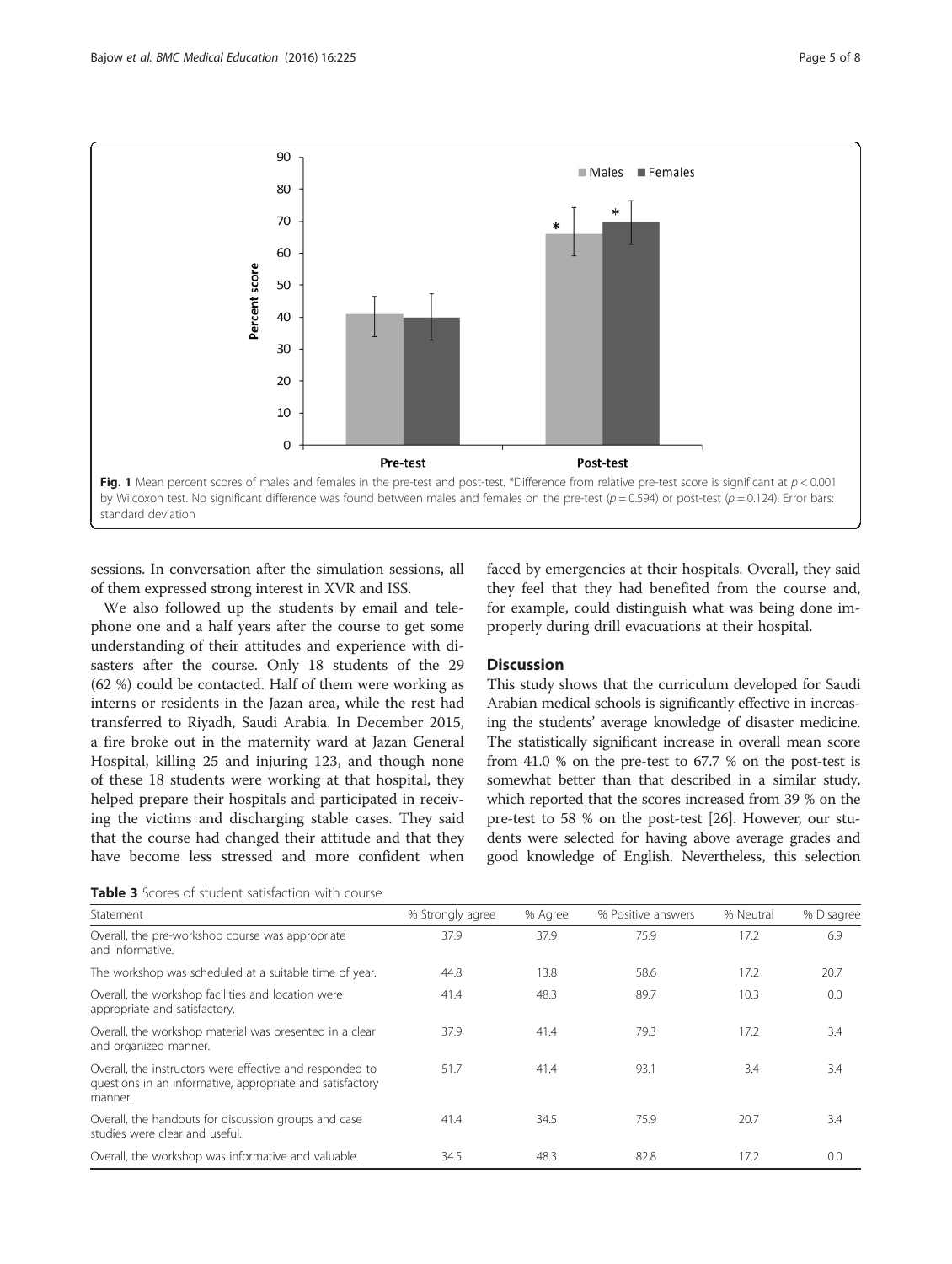represents the real situation of students who would be sent for overseas training if the course is adopted by Saudi Arabian medical schools. The course was conducted at CRIMEDIM, which started international summer course programs for disaster medicine education two years ago. The performance and competences the students gained from this course motivated Jazan University to sign a memo of understanding with CRIMEDIM to include the course in one of the four international programs for medical students at Jazan University.

Though male medical students are separated from female students in Saudi Arabia, they follow the same curricula and the same standards are applied. So it was not surprising that the scores of males and females were not different, either on the pre-test or the post-test. Moreover, given that disaster medicine is not taught in the undergraduate years, the results confirmed our expectation that students in their fourth, fifth or sixth year would perform similarly in the pre-test.

According to the National Educational Framework for disaster health, students can be trained and educated in the basic skills needed for the response to mass casualties [[13\]](#page-7-0). These include preparedness, planning, response and recovery, and understanding the roles of different organizations. The course has a community-based disaster medicine curriculum that encourages learners to apply concepts, skills and attitudes to their unique local context. This course considered the specific needs of the medical students and the community at large and consisted of an appropriate number of learning activities in a balanced variety of educational settings. The community disaster awareness sessions (considered a novel and important topic in Middle Eastern countries) was designed according to health needs assessment in Jazan and aim at providing the students with the basic skills and knowledge required for educating the community at different levels (local population and community members).

In their final three years, medical students can work as volunteers. One study demonstrated that up to 96 % of medical students are willing to volunteer during disasters by helping triage and by providing first aid and community education [\[10](#page-7-0)]. In the 2005 earthquake in Kashmir, medical students participated in search and rescue operations and provided emergency care under supervision [\[27\]](#page-7-0). Importantly, students who are not properly prepared and protected can cause dangers to themselves as well, and the first issue that should be considered when involving students in emergency response is their safety. In the course, we included sufficient practical training in the use of personal protective equipment. They were also instructed in how to prepare their personal /family disaster plans and oriented in how to approach a disaster scene, particularly when the hazards are not known. Emergency first responders, whether military or civilian personnel, are given priority access to protective equipment or vaccines, and medical students who serve as volunteers should also be given such priority [[28](#page-7-0)]. Because they are still in training and are newly involved in the disaster response, their occupational risk has to be reduced by giving them priority in receiving all types of protection ahead of the qualified individuals in the medical groups [\[28](#page-7-0)].

During disasters, healthcare workers are faced by decision-making difficulties in three main areas: triage of the patients, resource allocation, and clinical care. One study showed that triage can be learned by first year medical students with a degree of accuracy that is comparable to that of more experienced peers [[29](#page-7-0)]. We expect that medical students in their fourth to sixth year of medical school can perform equally well if not better. Providing additional human resources for triage can free the specialized professionals for other duties.

This curriculum was developed in the context of Jazan University's annual international summer school program, which provides for overseas training of 340 students from different colleges. Thus, it was possible to develop a rather extensive curriculum that extends beyond implementation of knowledge for management to aspects of educating peers and the community. The program encompasses more than 53 h of education over 2 weeks of different learning activities structured around five major domains. The complex humanitarian emergency topics, the Sphere project, and techniques to handle psychological reactions caused by disasters are considered new topics in undergraduate programs aiming to help medical students to participate as volunteers in disaster humanitarian relief.

The course was designed to teach knowledge and skills sequentially, in that basic principles are first presented in didactic sessions, and then competencies are strengthened by practicing skills in hands-on exercises and simulation sessions. Then, the acquired knowledge and skills are implemented by designing sessions geared towards community education and disaster management education for their colleagues, such as medical and health care students at universities. We also foresee the possibility of recruiting students from other health disciplines. Inter-professional learning with their future colleagues eventually improves the quality of care and assistance provided during a disaster [[30\]](#page-7-0). For example, involvement of medical students with other health care students (nurses, laboratory technicians) helps the students to know the roles and responsibilities of other health care workers and at the same time provides them with greater understanding of teamwork and communication skills in complex patients care situations [[31](#page-7-0)–[33](#page-7-0)].

All the learning activities are inter-related, and this creates a framework for effective disaster medicine training [[34\]](#page-7-0). It has been demonstrated that participants in courses using different teaching methods are more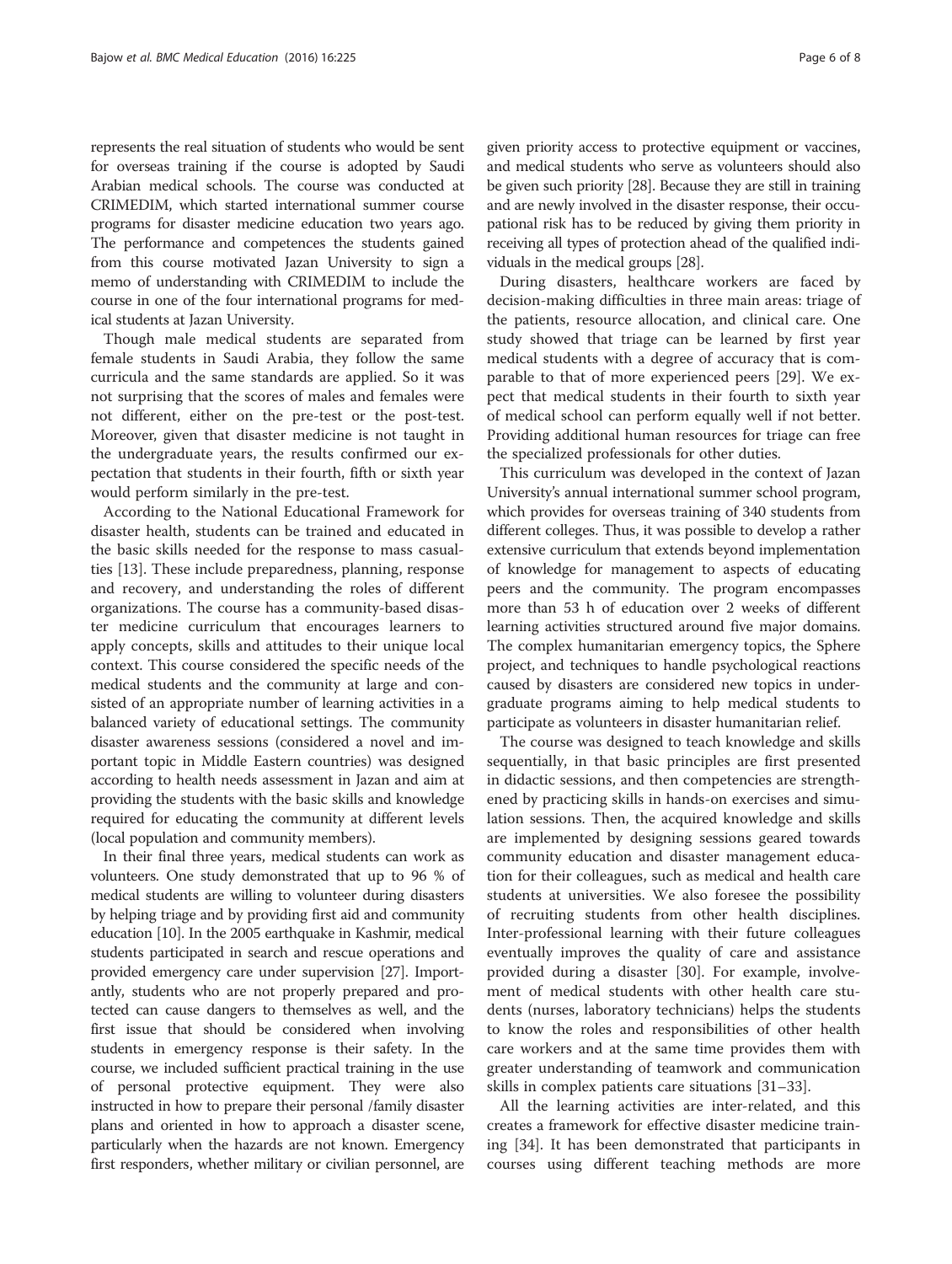<span id="page-6-0"></span>confident in their knowledge for at least 6 months following the training [[35](#page-7-0)].

The gold standard for demonstrating the effectiveness of a curriculum in medical education is the demonstration of a change in behavior or performance in the realworld clinical setting. However, it is often more feasible to measure changes in knowledge and educational satisfaction, [\[17, 36, 37\]](#page-7-0) which was done in this study. The students' experience encompasses important factors such as satisfaction with teaching and perception of quality of the learning material, physical environment, and learning culture [[38\]](#page-7-0). The course evaluation process helps guide future modifications of the curriculum in order to better meet the program's objectives [[39\]](#page-7-0). In addition to evaluating the course by comparing the pre-test and post-test scores, we sought feedback from students. This feedback was quite positive, and so was the less formal follow-up one and a half years after the course.

This is the first interventional study that focuses on the education of medical students in Saudi Arabia by using an internationally developed, approved and delivered curriculum. On the level of the Gulf region and other Arab countries, this is the first competency-based disaster medicine curriculum focused on blended learning and simulation-based exercise, and nothing was found in the literature about similar programs in Arab countries. On the other hand, though information can be found about community based programs in the literature, [[40\]](#page-7-0) there is not much on providing the students with the skills, knowledge and attitude required for community awareness.

One major challenge in this study was the budgetary constraint, which limited the number of participants. Further studies should enroll larger numbers of students, and expenses should be seen as an investment rather than a cost. The extent and depth of the course enables the course graduates to educate others, and in that, the course trains trainers. Establishment of appropriate courses in disaster medicine in Saudi Arabia in which course graduates train students in medicine and other health professionals will increase the capacity and competence for dealing with disasters and will generate a return on the investment.

## Conclusion

This study demonstrates the efficacy of the proposed course in disaster medicine for Saudi Arabian medical students. This course would help to increase the size of the human resources available for dealing with disaster situations. Moreover, graduates of this course can be integrated in teaching disaster medicine to other students in medicine and other health disciplines. This course could be adapted to other countries in the region by

replacing the components that have been adapted to the Saudi Arabian context with others that are relevant to the target society.

### Acknowledgements

The authors thank Dr. Amin Bredan for editing the manuscript.

#### Funding

This work was done in the framework of a collaboration between University of Eastern Piedmont, Novara, Italy and Jazan University, Jazan, Saudi Arabia. Jazan University covered the travel and accommodation costs for the course and overhead costs. No other funding for the research was received.

### Availability of data and material

The datasets generated during and/or analyzed during the current study are available from the corresponding author on reasonable request.

#### Authors' contributions

NB, AD, FDC, PLI, LR, HA and IB participated in conception and design of the research. NB acquired and analyzed the data. NB, AD and FDC interpreted the results. NB wrote the manuscript. All authors read the manuscript and approved its submission to BMC Medical Education.

#### Authors' information

Nidaa Bajow is Disaster Medicine Unit Manager at Mohammad Bin Naif Medical Center, King Fahd Security College, Saudi Arabia, and PhD candidate at CRIMEDIM - Research Centre in Emergency and Disaster Medicine and Computer Science Applied to Medical Practice, University of Eastern Piedmont, Novara, Italy

Ahmadreza Djalali is Researcher and Lecturer at CRIMEDIM - Research Centre in Emergency and Disaster Medicine and Computer Science Applied to Medical Practice, University of Eastern Piedmont, Novara, Italy Pier Luigi Ingrassia is Vice Director, CRIMEDIM - Research Centre in

Emergency and Disaster Medicine and Computer Science Applied to Medical Practice, University of Eastern Piedmont, Novara, Italy

Luca Ragazzoni is Disaster Medicine Educationalist and Researcher and PhD Candidate at CRIMEDIM - Research Centre in Emergency and Disaster Medicine and Computer Science Applied to Medical Practice, University of Eastern Piedmont, Novara, Italy

Hussein Ageely is Associate Professor of Medicine and Dean of the College of Medicine, Jazan, Saudi Arabia

Ibrahim Bani is Associate Dean for Graduate Studies and Research, College of Medicine, Jazan, Saudi Arabia

Francesco Della Corte is Director, CRIMEDIM - Research Centre in Emergency and Disaster Medicine and Computer Science Applied to Medical Practice, University of Eastern Piedmont, Novara, Italy

### Competing interests

The authors declare that they have no competing interests.

#### Consent for publication

Not applicable.

#### Ethics approval and consent to participate

The study was approved by the Ethics Committee of Jazan Medical School in Saudi Arabia and all the students included in the study consented to full participation before the start of the program.

### Author details

<sup>1</sup> CRIMEDIM - Research Centre in Emergency and Disaster Medicine and Computer Science Applied to Medical Practice, University of Eastern Piedmont, Novara, Italy. <sup>2</sup>Disaster Medicine Unit, Mohammad Bin Naif Medical Center, King Fahd Security College, P O Box 89489, Riyadh 11682, Saudi Arabia. <sup>3</sup>Medical School of Jazan University, Jazan, Saudi Arabia.

### Received: 9 August 2015 Accepted: 18 August 2016 Published online: 26 August 2016

#### References

1. Bradt DA, Abraham K, Franks RA. A strategic plan for disaster medicine in Australasia. Emerg Med. 2003;15(3):271–82.